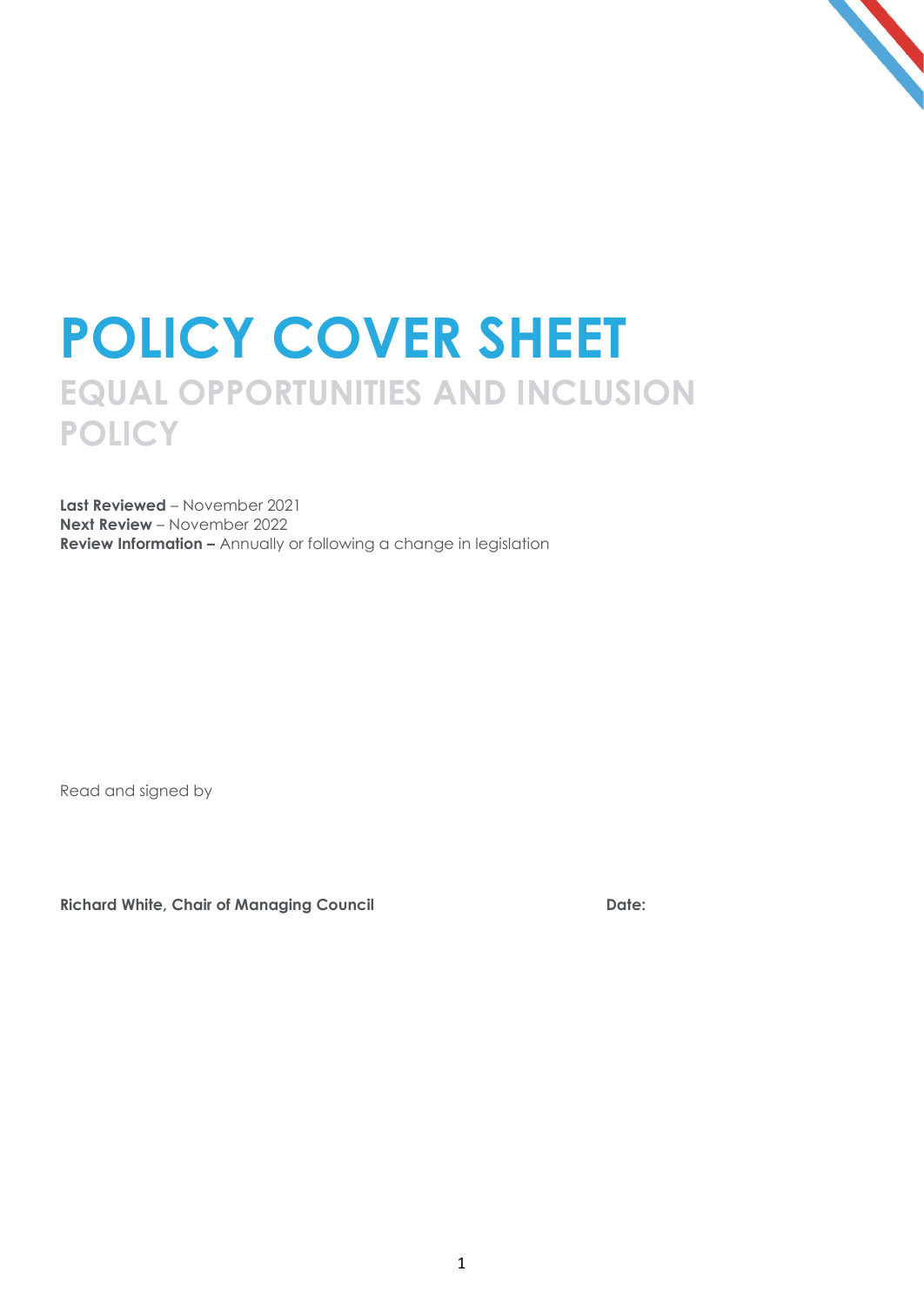# 

# **POLICY REVIEW**

#### **REVIEW JOURNAL**

| Version        | Approved<br>By | <b>Revision Date</b> | Description of change                                                                                                                  | Author     |
|----------------|----------------|----------------------|----------------------------------------------------------------------------------------------------------------------------------------|------------|
| VI             | AM/ManCo       | April 2011           | First version; Equality Act 2010                                                                                                       |            |
| V <sub>2</sub> | <b>AM</b>      | September<br>2011    |                                                                                                                                        | <b>DM</b>  |
| V3             | <b>AM</b>      | March 2013           |                                                                                                                                        | <b>SMT</b> |
| V <sub>4</sub> | <b>AM</b>      | February<br>2014     |                                                                                                                                        | <b>SMT</b> |
| V <sub>5</sub> | <b>AM</b>      | March 2017           | <b>ISI Regs</b>                                                                                                                        | <b>SMT</b> |
| V6             | <b>AM</b>      | October 2017         |                                                                                                                                        | <b>SMT</b> |
| V7             | HM/ManCo       | September<br>2019    |                                                                                                                                        | HM/LTE     |
| V <sub>8</sub> | HM/ManCo       | November<br>2021     | Reviewed by relevant staff. Check<br>through of corresponding forms and<br>paperwork. Merged Equality and<br><b>Inclusion Policies</b> | LTE/HM     |

#### **DOCUMENTS & GUIDANCE REFERED TO IN REVIEW**

| Document/Guidance                                                       | Date          |  |
|-------------------------------------------------------------------------|---------------|--|
| Education and Inspections Act 2006                                      | November 2021 |  |
| The Education (Independent School Standards) (England) Regulations 2014 | November 2021 |  |
| (January 2015)                                                          |               |  |
| The Equality Act 2010                                                   | November 2021 |  |
| Human Rights Act 1998                                                   | November 2021 |  |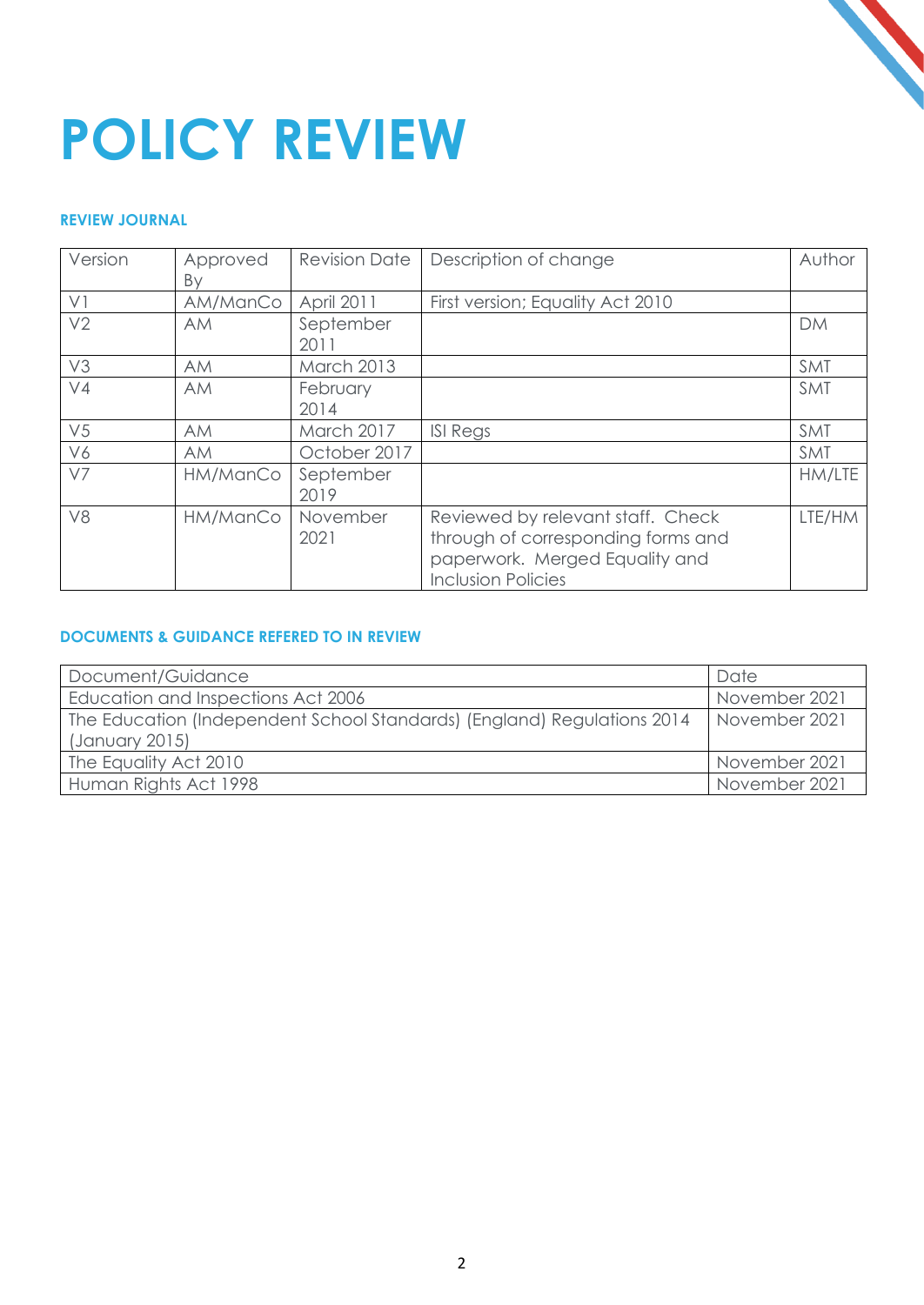### **EQUALITY AND INCLUSION POLICY**

*This Policy is applicable to all pupils, including EYFS, Boarding and After School Clubs.* 

*This policy should be read in conjunction with the following school policies:*

- *Accessibility Plan*
- *Admissions Policy*
- *SEND Policy and Offer*
- *Behaviour Policy*
- *Anti-Bullying Policy*
- *Complaints Policy*
- *EAL Policy*
- *Staff Code of Conduct*
- *Staff Recruitment Policy*
- *Staff Induction Policy*
- *Performance Management Policy*
- *Child Protection Procedures and Policy*
- *Life Skills Policy*
- *SMSC Policy*

#### **EQUALITY & INCLUSION**

The difference between equality, diversity and inclusion are illustrated in this diagram:

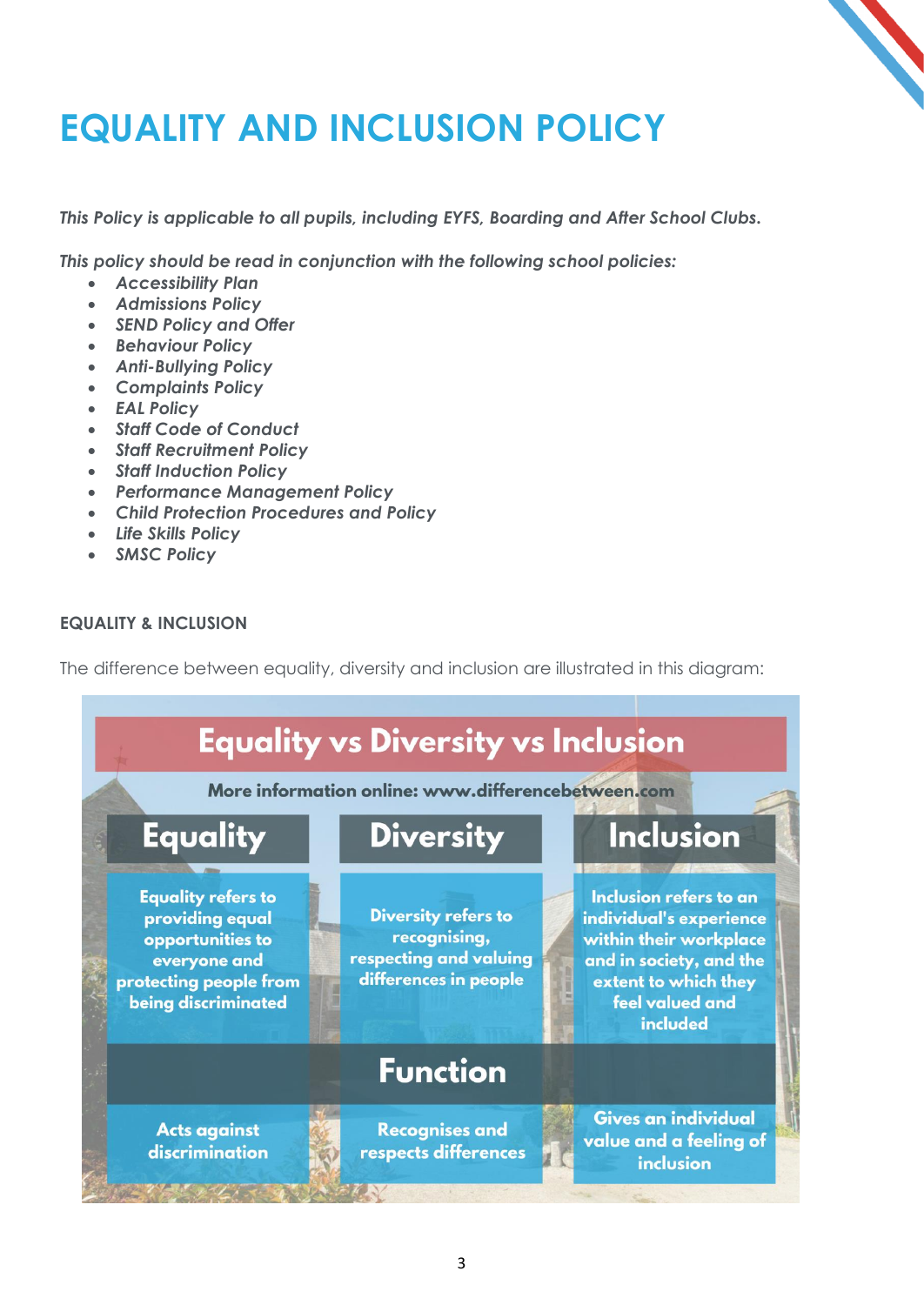Polwhele House is committed to giving equality of opportunity to all members of its community, both students and adults. We celebrate the diversity of our community members and recognise, respect and value difference. We want all members of our school community to feel a sense of belonging within the school and wider community and to know that they are respected and able to participate fully in school life.

Polwhele House School prides itself on being an inclusive, tolerant organisation and a diverse community; it is firmly committed to promoting equal opportunities or all current and prospective members of the community. It is committed to providing an environment that is free from unlawful or unfair direct or indirect discrimination on the grounds of age, race, ethnicity, gender, sexual orientation, disability or religious beliefs or other personal characteristics but aims to create the conditions whereby pupils and staff are treated solely on the basis of their merits and potential.

#### **AIMS**

Polwhele House School aims to:

- Promote the concept of equality of opportunity throughout the whole school community;
- Deal with incidents where there has been breach of this policy promptly and in a sensitive manner;
- Strive to create an environment that is free from harassment or intimidation;
- Develop an understanding of, and promotion of, human equality and equal opportunities;
- Promote good relations and celebrate the diversity between members of different racial, cultural and religious beliefs, linguistic backgrounds and communities;
- Make provision for and monitor the particular needs of gender reassignment, sexual orientation, race, age and SEND;
- Enable pupils to take responsibility for their behaviour and relationships with others and to challenge stereotyping and prejudice whenever it occurs;
- Ensure that all recruitment, employment, promotion and training systems are fair to all, and provide opportunities for everyone to achieve;
- Remove any barriers to learning and participation which can hinder or exclude individuals or groups within the school community.
- and also in the light of statutory changes or when an incident has occurred which necessitates a change to policy and procedures.

#### **RESPONSIBILITY**

The SMT and pastoral staff play an active role in monitoring the implementation of the Equal Opportunities and Inclusion Policy, for delegating responsibilities and tasks to other staff, and for ensuring that the policy is known and understood by staff, pupils and parents/carers. They are supported in this by the Managing Council.

The Director of Studies is responsible for ensuring equal opportunities in the curriculum. All staff are responsible for following the policy and reporting any incidents involving a breach of the policy to the Head or another member of SMT. Any incidents of racist or homophobic bullying or sexual harassment amongst pupils will be taken extremely seriously and must be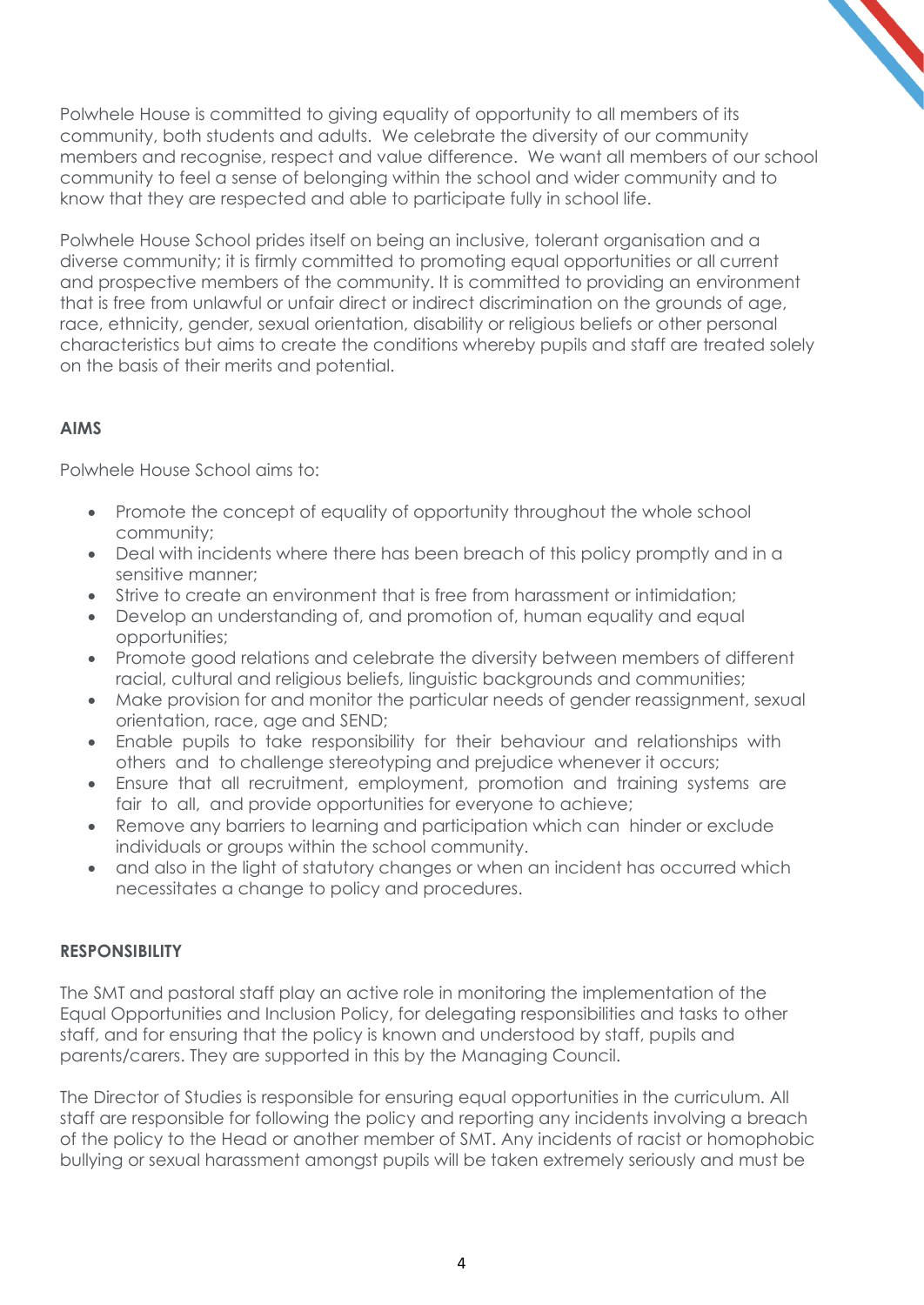dealt with appropriately. The matter must be reported to the Head or another member of SMT. Procedures outlined in the Anti-Bullying Policy will then follow.

All staff have a legal duty not to exclude, bully or otherwise harass other staff. For allegations of bullying and harassment, staff should refer to the Capability, Disciplinary and Grievance Procedures.

#### **ADMISSION OF PUPILS**

The School admits pupils following taster days which help judge whether the pupil will thrive at Polwhele House; those who are applying for scholarships are tested and/or interviewed. An individual's race, ethnicity, religion, disability, sexual orientation or social background do not form part of this selection process. The School's main criteria for selection is that a pupil should be able to flourish at Polwhele House School and that the School is able, by making reasonable changes to facility provision and by appropriate support, to provide adequately for their needs.

The School welcomes applications from pupils with special educational needs and disabilities (SEND), and refers parents/carers to the Admissions and SEND policies.

#### **PUPILS**

The School is committed to full educational inclusion (see SEND Policy). Pupils have equal access to the programmes of study throughout the School, according to aptitude and ability.

All subjects have equality of opportunity at their core.

School rules and the Staff Code of Conduct forbid discrimination on the grounds of race, culture, religious, gender, sexuality and ability/disability.

Positive attitudes and awareness development for equality of opportunity are specifically taught through the Life Skills programme.

#### **ACCESS**

Owing to the nature of the school buildings, not all rooms are fully accessible. Where necessary, the rooming timetable will be adjusted (whether temporarily or permanently) in order to allow all pupils and staff full equality of opportunity.

#### **MONITORING**

Polwhele House School now monitors its Equal Opportunities Policy annually. As part of that process, the School invites all parents/carers of candidates for entrance examinations, together with all parents/carers who accept places at the School for their child to complete an ethnic monitoring form.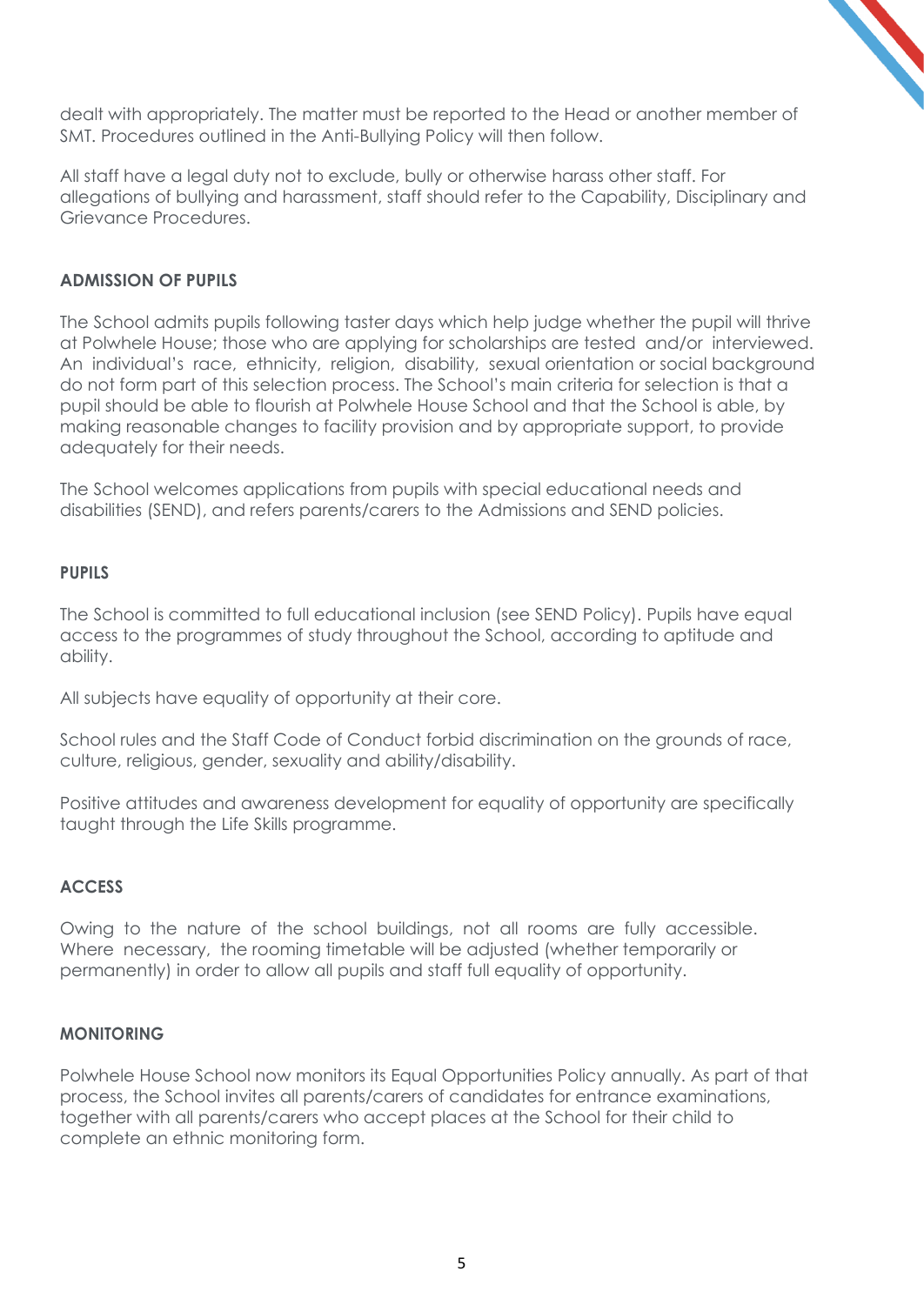Under no circumstances does the School link our ethnic monitoring data with pupil records. It is hoped that all parents/carers will feel able to participate in the ethnic monitoring scheme.

#### **ENGLISH AS AN ADDITIONAL LANGUAGE**

See Admissions and EAL policies.

#### **VARIATION IN SCHOOL UNIFORM**

Although Polwhele House has Christian roots, the School does not select for entry on the basis of religious belief, and it welcomes pupils of all faiths and none, and it offers the opportunity for pupils to practise their own faiths.

The Head will consider written requests from parents/carers for variations in the uniform on religious grounds that are consistent with the School's ethos and its policies on health and safety. The Head may take expert advice and will normally arrange to meet with the parents/carers to discuss the implications of such a request.

The Head will also meet with parents who have concerns around uniform for reasons of gender identity or sensory issues; these will be dealt with sensitively on an individual basis.

#### **TEACHING & LEARNING**

We achieve educational inclusion by continually reviewing what we do, through asking ourselves these **key questions**:

- Do all our children achieve their best?
- Are there differences in the achievement of different groups of children?
- What are we doing for those children who we know are not achieving their best?
- Are our actions effective?
- Are we successful in promoting racial harmony and preparing pupils to live in a diverse society?

All children share a common entitlement to a broad and balanced curriculum, which meets their social and learning needs. We recognise that it is the teacher's responsibility to meet the needs of all children in their class and ensure that all children:

- Feel secure and know that their contributions are valued;
- Appreciate and value the differences they see in others;
- Experience success;
- Use materials that reflect a range of social and cultural backgrounds, without stereotyping;
- Have a common curriculum experience that allows for a range of different learning styles;
- Have challenging targets that enable them to succeed;
- Participate fully, regardless of disabilities or medical need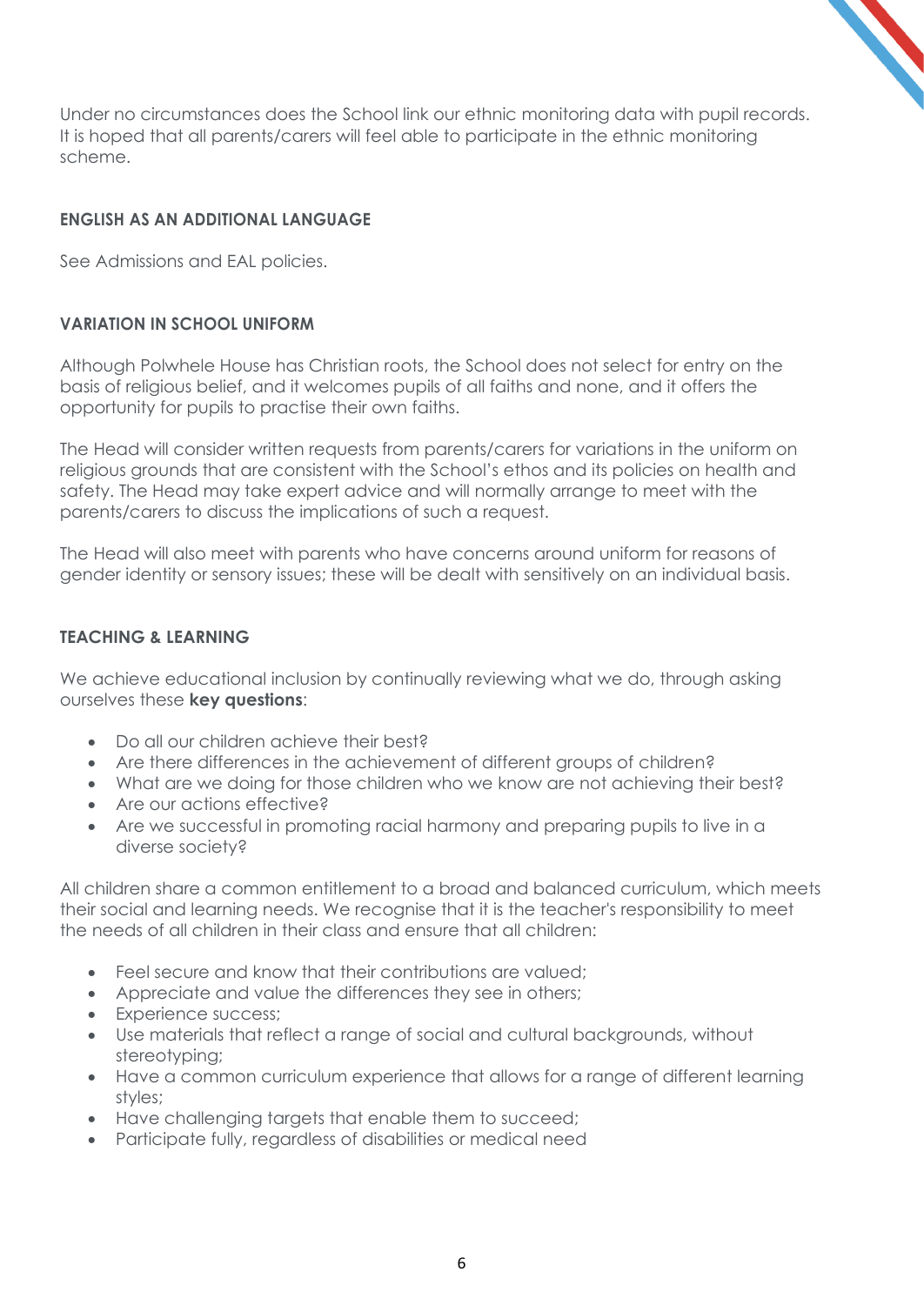As part of high quality teaching all teachers constantly assess every child's attainment and progress (See **Assessment Policy**).

The National Curriculum and Common Entrance is our starting point for planning a curriculum that meets the specific needs of individuals and groups of children. We meet these needs through setting suitable learning challenges and responding to children's diverse learning needs.

If a child is making less than expected progress then the teacher will adapt their teaching to target the specific areas, this may include modifying teaching, use of apparatus or in class support. The majority of pupil's needs will be met through high quality teaching.

Senior leaders meet at least termly to analyse pupil progress using teacher assessment data. The termly progress meetings will address the key questions above. Data is used to monitor pupil progress against targets and ensure adequate planning and provision is in place, at individual, class, year group and whole school levels.

Where the attainment of a child significantly exceeds the expected level of attainment, teachers will provide extension materials for areas which the child shows particular aptitude.

When pupils are identified as having additional needs such as SEND, EAL or able and interested, procedures from the relevant policies will be followed.

The school is committed to providing an environment that allows differently able children full access to all areas of learning and school life. Our Accessibility Plan identifies the positive actions that the school takes to support this.

At Polwhele House School we believe that all pupils should be able to use and benefit from school facilities and the education provided and no pupil, parent, member of staff or visitor should suffer racist, sexist or gender-based harassment or the fear of racist, sexist or genderbased harassment.

Extra-curricular provision, including after school clubs, concerts, workshops, trips etc. are a valuable part of school provision that can develop and promote individual strengths. Whole school planning will include providing activities to celebrate diversity and meet the needs of different groups within the school. Individual planning may include making provision to meet individual needs, for example, ensuring that a promising athlete can access the necessary clubs.

#### **APPOINTMENT AND DEVELOPMENT OF STAFF**

Job specifications carry a statement that this School is an Equal Opportunities employer and welcomes applications for all posts from appropriately qualified persons regardless of sex, race, religion, disability or age.

Candidates for vacant posts will be assessed against relevant criteria only (i.e. skills, qualifications, abilities, experience) in selection for recruitment. People with disabilities will be offered facilities at interviews to enable them to demonstrate their suitability for employment.

All employees have equal chances of training, career development and promotion.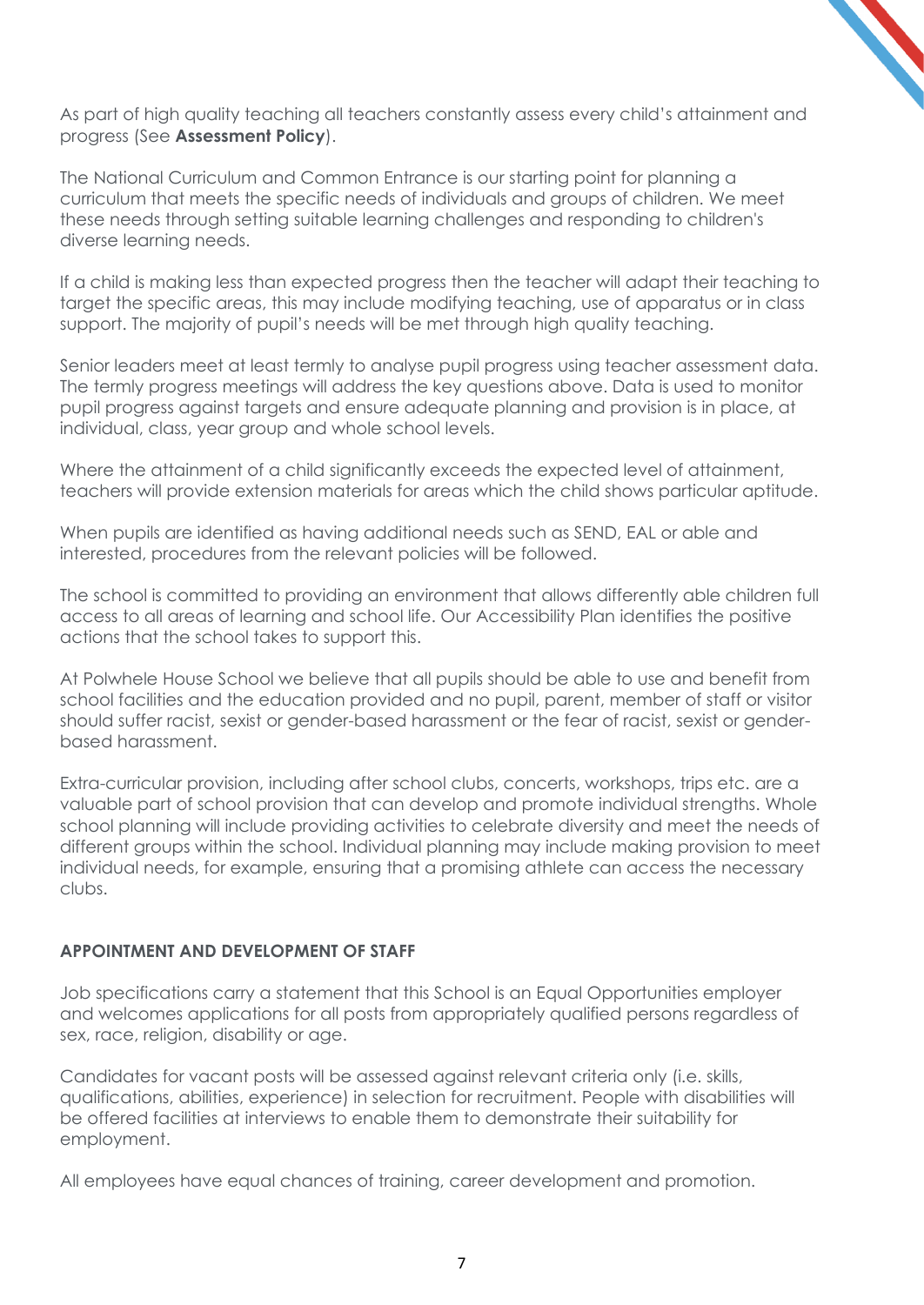People becoming disabled while in employment will be given positive help to retain their jobs or to be considered for redeployment if that is necessary.

See also the School's Staff Recruitment and Performance Management and Induction policies.

#### **FREEDOM OF EXPRESSION**

Freedom of expression is a fundamental right protected under the Human Rights Act 1998 by Article 10 of the European Convention on Human Rights. It is also a fundamental right under common law. Polwhele House School promotes freedom of expression, as well as healthy and balanced debate of all issues, including those considered controversial or sensitive.

Freedom of expression does not extend to statements that discriminate against or harass, or incite violence or hatred against, other persons and groups, particularly by reference to their race, religious belief, gender or sexual orientation. In such cases, the School will take action against staff or pupils concerned. Such action could result in dismissal (in the case of staff) or permanent exclusion (in the case of pupils).

Promotion of extremist views or attempts to radicalise groups or individuals are not protected under freedom of expression. The School actively works to protect pupils and staff from exposure to such views and to promote fundamental British values. Anyone who promotes extremism or attempts to radicalise others within school will be immediately reported to the police.

The boundary between the expression of intolerant or offensive views and hate speech is not always an easy one to draw. However, a number of factors are likely to be relevant, including the intention of the person making the statement, the context in which they are making it, the intended audience, and the particular words used.

The School has a duty not to promote partisan political views. When political issues are brought to the attention of pupils, the School ensures that pupils are offered a balanced presentation of opposing views.

In promoting freedom of expression, the School has a duty to protect vulnerable individuals. In particular, younger pupils will be protected from discussion of certain issues and debates.

See also the School's Child Protection Policy.

#### **BREACHES OF THE POLICY**

Any breach of policy will be dealt with in line with procedures set out in the Behaviour Policy(in the case of pupils) and the Disciplinary and Grievance Procedures in the Staff Handbook (in the case of staff).

Examples of behaviour which is unacceptable and would be considered a breach of policy include (unless stated otherwise, each statement embraces acts of discrimination or